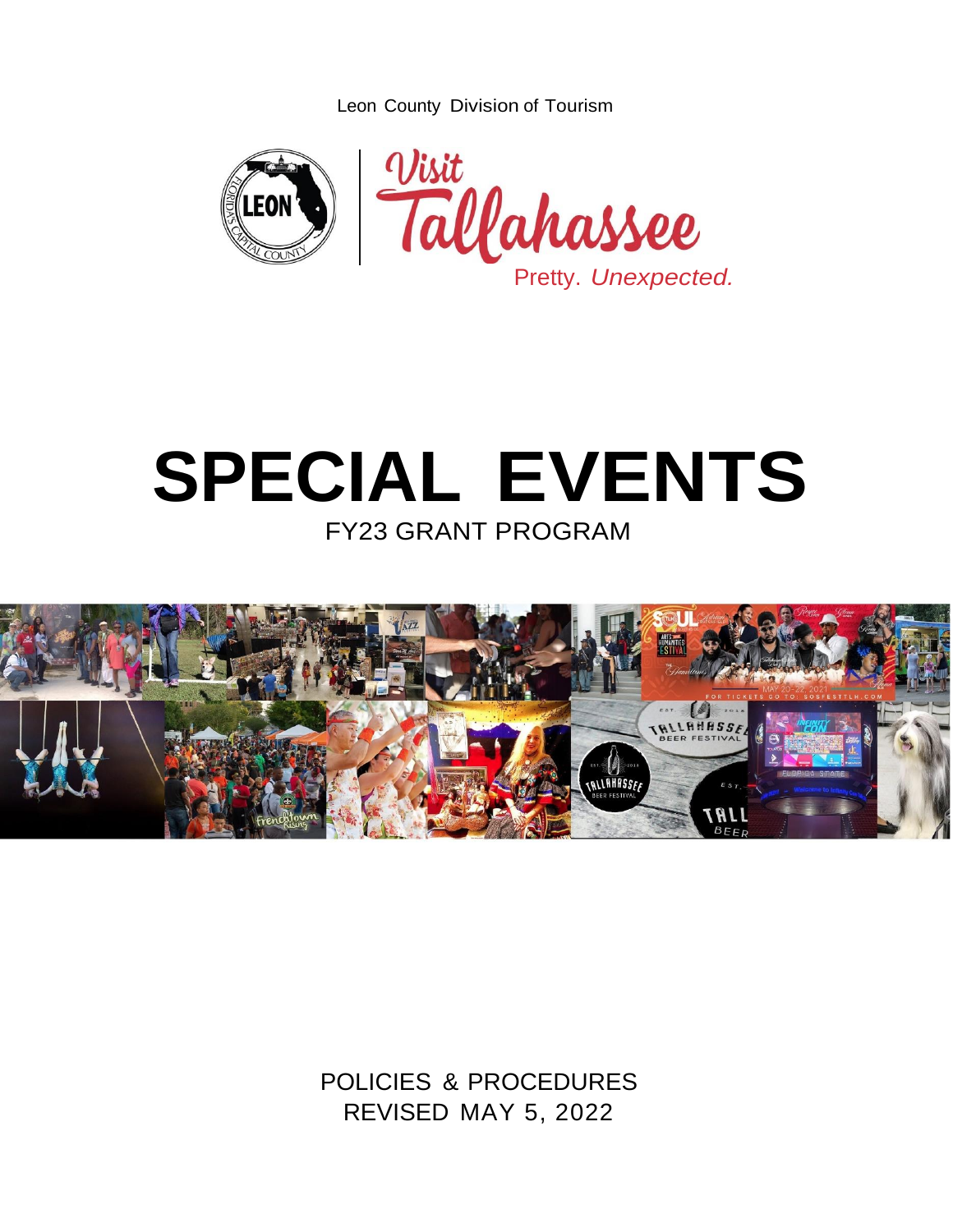## **TABLE OF CONTENTS**

| II.  |                                                     |
|------|-----------------------------------------------------|
| III. |                                                     |
|      |                                                     |
| V.   | Guidelines for Grant Request Funding Levels  Page 9 |
|      |                                                     |
|      |                                                     |
|      |                                                     |
|      |                                                     |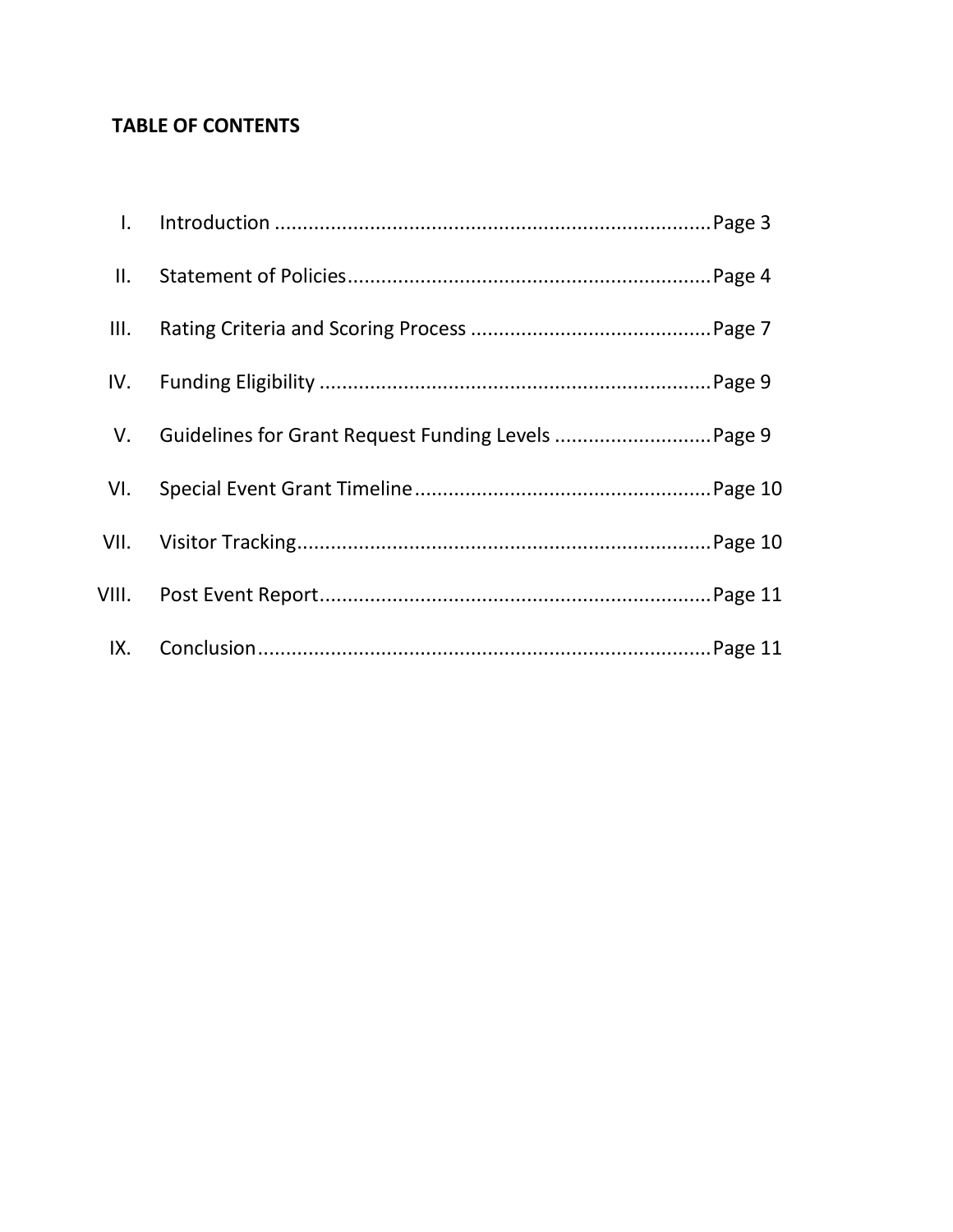## **Leon County Division of Tourism/Visit Tallahassee Special Events Grant Program**

#### **I. INTRODUCTION**

The Leon Country Tourist Development Council (TDC) was created pursuant to the State of Florida Local Option Tourist Development Act and Leon County Ordinance #88-01. The TDC administers funds collected from a local option tourist development tax (TDT) on transient lodging sales. i.e. hotels/motels, and condominiums. The funds are designated to promote Tallahassee/Leon County as a preferred visitor destination for meetings and conventions, group leisure travel, special events, cultural activities and amateur sporting events.

Grant funding is based upon the potential to generate room nights. Per section 125.0104 of the Florida Statutes, to be an authorized use of Tourist Development Tax revenue an event "shall have as one of its main purposes the attraction of tourists as evidenced by the promotion of the activity, service, venue or event to tourists." By Statute, a tourist is a "person who participates in trade or recreation activities outside of the county of his or her permanent residence, or who rents or leases transient accommodations including any living quarters or accommodations in any hotel, motel, apartment motel, resort motel, apartment, apartment hotel, rooming house, mobile home park, recreational vehicle park, condominium or timeshare resort for a term of 6 months or less." By Statute, "Promotion" means marketing or advertising designed to increase tourist-related business activities.

A "Special Event" is defined as "a new or existing organized concert, exhibition, festival, fair, conference or celebration which is conducted according to a prearranged schedule and of interest to the general public. For the purpose of this grant program, the public interest should extend to Tallahassee/Leon County residents and to those living outside Tallahassee/Leon County who would visit the destination and stay overnight to observe or participate.

The Leon County Division of Tourism annually allocates funds to four separate grant programs for local groups and organizations that coordinate events with a demonstrated history of or significant potential to draw visitors to the area. The Special Events Grants and Signature/Emerging Signature Grants are reviewed by the TDC Grant Review Committee and Sports Events Grants are reviewed by the Tallahassee Sports Council (TSC). The TDC Grant Review Committee is comprised of TDC members which may include tourism and hospitality leaders and marketing professionals. Legacy Event grants are approved by the TDC and the Leon County Board of County Commissioners (BOCC). Legacy and Signature/Emerging Signature Event Grants are for festivals and events that demonstrate the potential to bring a significant number of room nights and economic impact to the community.

The Leon County Division of Tourism grants programs are funded by the Tourist Development Tax (TDT). Grant programs administered by the Council on Culture & Arts (COCA) are also funded by TDT revenue and are designed to support year-round arts and culture programming.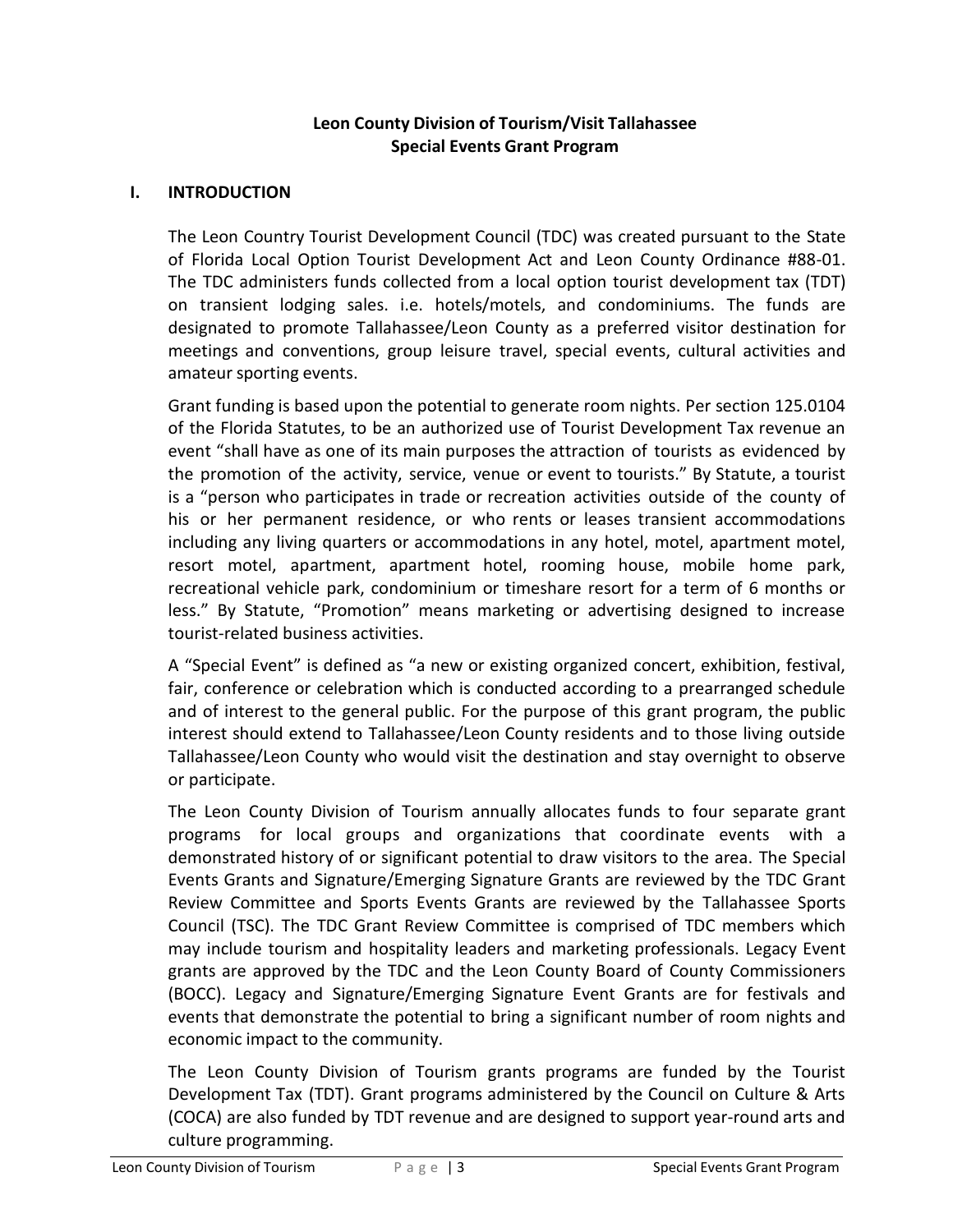Each application will be evaluated against established criteria and historic precedent. The amount of grant funds awarded will depend upon the availability of designated funds and specific allocations. Ideally, the funds allocated by the TDC will eventually be returned through increased transient lodging sales resulting from these special events and the tourist development tax generated from those sales.

#### **II. STATEMENT OF POLICIES**

- A. Grant funds are intended to supplement the organization's budget for the event referenced in the application.
- B. Applicant must provide a statement of sustainability and growth for the event (i.e. How do you define success for the event and what is your long-term plan to sustain and grow the event over the next five years?).
- C. Applicant must provide an event public health and safety plan. The plan should include strategies to maintain healthy and safe environments and operations for all event staff and attendees.
- D. Application must provide a statement of need for grant funding.
- E. Hotels secured for the event must be located within Leon Country.
- F. Funding does not support administrative costs or private events. Funding supports marketing and promotional efforts, venue/site rentals and costs associated with visiting artists and/or exhibits(see allowable/unallowable expenses on page 7).
- G. Grant applications will only be received during the advertised cycle. One application will be accepted per event, per fiscal year with the exception of a once- a-year event that may coincidently occur within the same fiscal year due to scheduling. An example would be an early October event that is scheduled for late September the following fall, both occurring the same fiscal year.
- H. Applicants receiving grant funds from the Council on Culture & Arts (COCA) may not receive grant funding for the same event through the TDC. Applicants may make requests to the TDC and COCA, but these must be for a different event or activity.
- I. Events will not be considered for funding if the event occurs during the following peak visitor periods:

| October 1, 2022     | FSU Homecoming and FAMU Football Game         |
|---------------------|-----------------------------------------------|
| October 14-15, 2022 | <b>FSU Football Game</b>                      |
| October 28-29, 2022 | FAMU Homecoming and FSU Football Game         |
| November 25, 2022   | <b>FSU Football Game</b>                      |
| December 9-10, 2022 | FSU/FAMU/TCC Graduation                       |
| March 7-May 5, 2023 | Florida Legislative Session (Monday-Thursday) |
| May 5-6, 2023       | FSU/FAMU/TCC Graduation                       |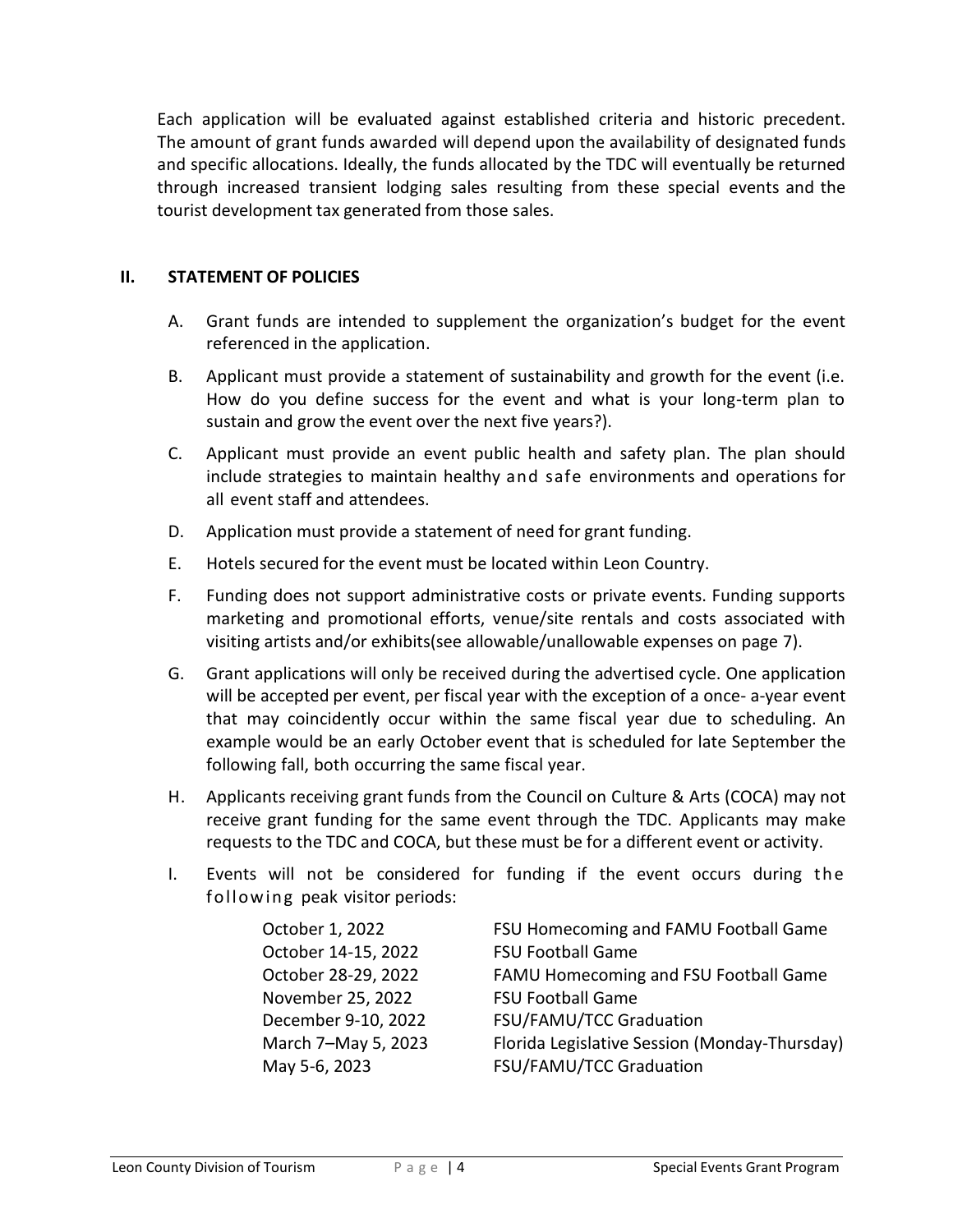- J. If the requested grant amount exceeds \$10,000, applicant's budget must reflect at least a 25% dollar-for-dollar match (in-kind services will not be allowed). Applicants should identify the amount of matching funds in the event budget submitted and the amount must be verified and sourced in the Post-Event Report. The grant award amount may be reduced for the next cycle proportionately to the shortfall of funds raised if the 25% matching funds were not received.
- K. Funding shall be provided as reimbursement for the approved actual expenditures upon completion of the event. Proof of payment must be provided. Proof of payment may be submitted in the form of a vendor receipt and front and back copy of cleared check, credit card receipt, bank or credit card statement, ACH transfer or digital wallet receipts. Cash receipts are allowed for reimbursement however, a check or credit card is preferred. Written confirmation from vendor that expenditure has been paid in full is necessary if only a copy of the front of the cleared check is provided.
- L. If an event must be cancelled, event organizers are required to make that determination at least 60 days prior to the event's originally scheduled date. Tourism will only reimburse for allowable expenses incurred before 60 days prior to the original event date. Any expenses incurred after that date will not be reimbursed.
- M. If an event needs to be rescheduled, the new dates must be between October 1 and September 30 of the current fiscal year to be eligible for reimbursement.
- N. To be an eligible for payment, a completed Post-Event Report must be submitted. The Report should be submitted within 60 days after the event has taken place. The Report must include tracking statistics regarding out-of-town visitors and their use of transient lodging facilities and occupancy. Failure to submit a complete Post-Event Report in a timely manner may result in disqualification for support. All Post-Event Reports, including requests for reimbursement must be received no later than September 30.
- O. Any funds granted will be subject to audit by the Leon County Auditor.
- P. Indemnity: By submitting this Grant application the applicant agrees that upon final approval of the Grant the applicant shall indemnify Leon County Florida, a charter county and political subdivision of the State of Florida (the 'County") to the extent provided as follows:
	- 1. The applicant agrees to indemnify, defend and hold harmless the County, its officials, officers, employees and agents, from and against any and all claims, damages, liabilities, losses, costs, or suits, of any nature whatsoever arising out of, because of, or due to any acts or omissions of the Grantee, its delegates, employees, subcontractors, volunteers and agents, arising out of or under this Agreement, including a reasonable attorney's fees. The County may, at its sole option, defend itself or require the Grantee to provide the defense. The Grantee acknowledges that ten dollars (\$10.00) of the amount paid to the Grantee is sufficient consideration of the Grantee's indemnification of the County.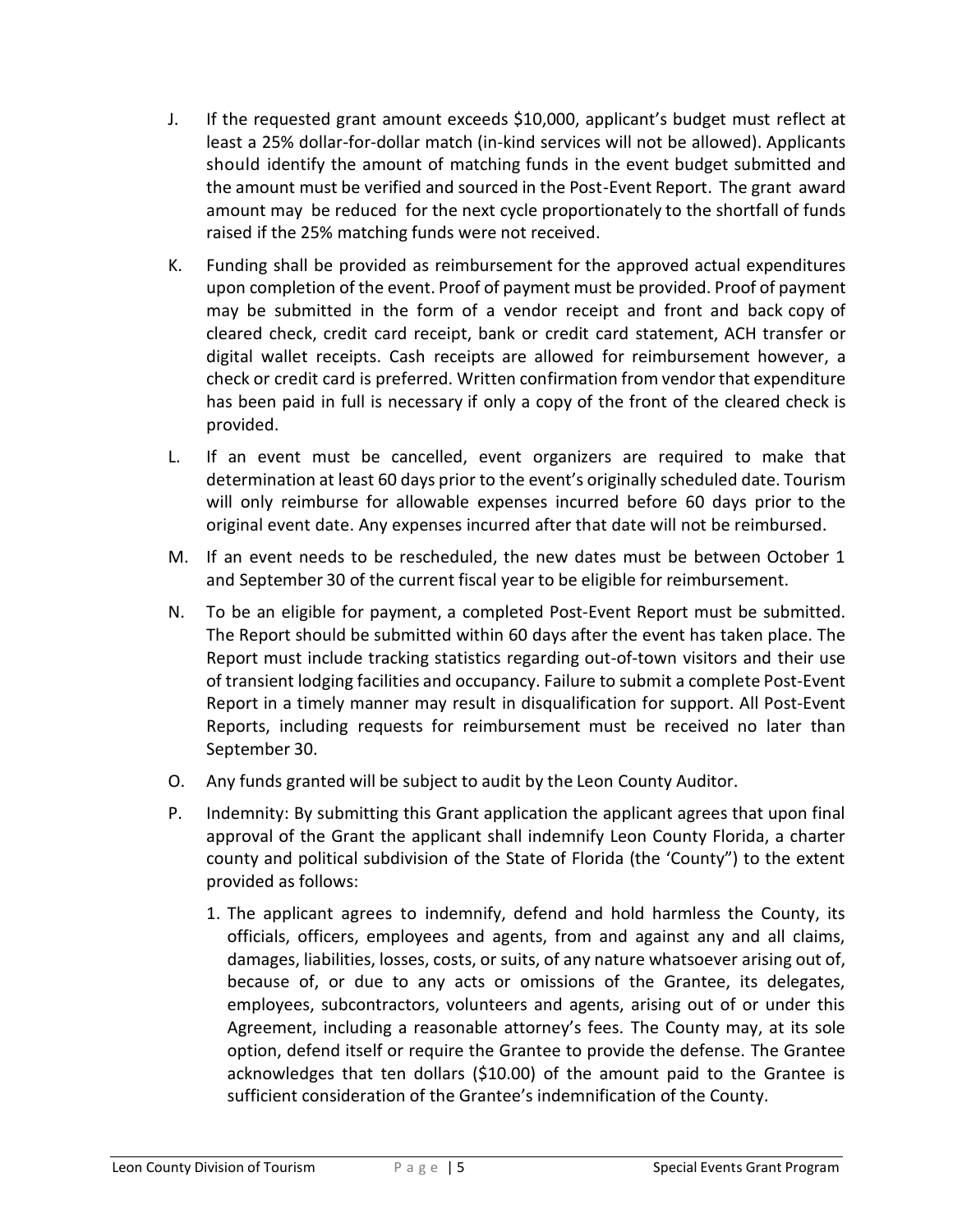- 2. If the applicant is a governmental entity or other such organization to which the protection of sovereign immunity is applicable, the indemnification requirements set forth in subparagraph (1) above shall apply to such applicant only to the extent as allowed in Section 768.28. Florida Statutes and nothing herein shall be deemed to be a waiver of such applicant's sovereign immunity beyond those statutory limits provided therein.
- 3. If the event for which the Grant was approved is to take place on property owned by the County and/or is sponsored by the County, the applicant shall, in addition to these indemnification requirements, be required to provide to the County a certificate of insurance showing that that the applicant has procured insurance against claims for injuries to persons or damages to property which may arise from, or in connection with, the performance by the applicant, its employees, volunteers, subcontractors, employees of subcontractors, or clientele, of this event for which the Grant was approved, in the minimum coverage and amounts as follows, and that the County has been named as an additional insured:
	- i. Commercial general liability insurance coverage with combined single limits for the bodily injury, personal injury, and property damage of no less than \$1,000,000 per occurrence and a \$2,000,000 annual aggregate; and
	- ii. If applicable, workers' compensation insurance covering all employees meeting statutory limits in compliance with all applicable state and federal laws.

To qualify for reimbursement, proof of liability/medical insurance must be provided by the host organization in the amount of \$1 million. The host organization must have proof of liability insurance in effect and the County listed as additional insured.

- Q. The combined Leon County/Visit Tallahassee Logo must be included on all printed and online advertisements and promotional materials for the event. Promotional materials include: banners, signs, t-shirts, programs, brochures, event website, social media posts, etc. Online material developed for the event must include a link to the VisitTallahassee.com website. Before these materials are produced, a draft or design proof **MUST BE SUBMITTED AND APPROVED** by the Leon County Division of Tourism/Visit Tallahassee to assure that the combined Leon County/Visit Tallahassee Logo appears properly.
- R. Leon County Division of Tourism/Visit Tallahassee is dedicated to supporting worthwhile local events through our grant programs and other promotional opportunities but reserves the right to reduce or eliminate grant funding for organizations that do not receive prior approval for the correct logo use.



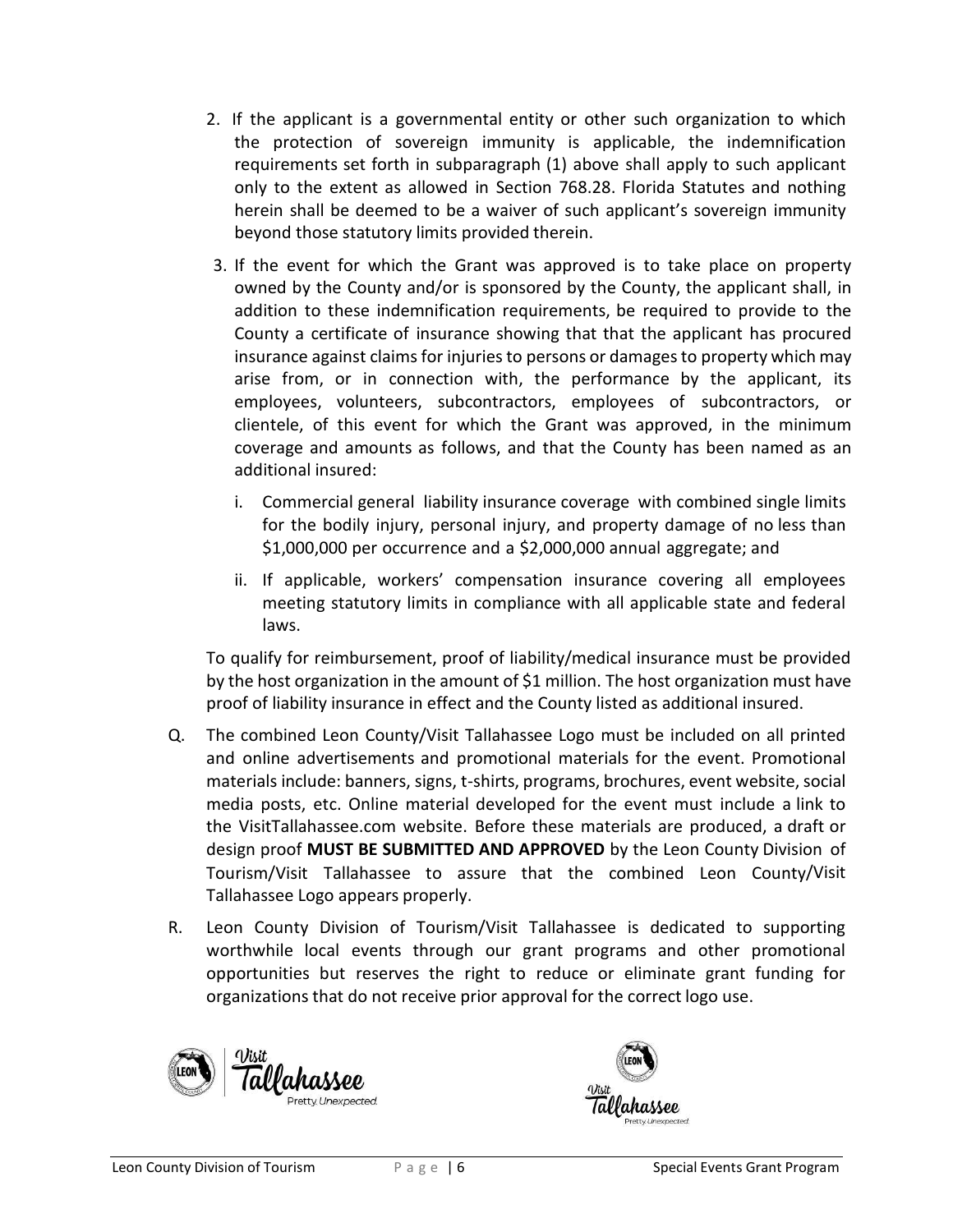- S. Allowable expenses include:
	- 1. Promotion, marketing and paid advertising/media buys that reach outside Tallahassee/Leon County with potential to drive overnight visitation.
	- 2. Event production and technical expenses, site fees/costs (contract help, rentals, insurance) rights fees, sanction fees, non-monetary awards and travel expenses including lodging.
- Note: The applicants are required to describe how the grant funds will be used. Any substantial changes to the items submitted in the application MUST be submitted in writing to the Leon County Division of Tourism/Visit Tallahassee office and will not be allowed without written approval from staff PRIOR to event.
- T. Unallowable expenses include:
	- 1. General and administrative expenses,
	- 2. Building, renovating and/or remodeling expenses,
	- 3. Permanent equipment purchases,
	- 4. Debts incurred prior to grant requests,
	- 5. Programs which solicit advertising or sponsorships,
	- 6. Hospitality or social functions,
	- 7. Advertising that primarily reaches only Tallahassee/Leon County and its residents.
	- 8. Sleeping room expensesfor attendees

#### **III. RATING CRITERIA AND SCORING PROCESS**

Each grant application will be reviewed by Leon County Division of Tourism/Visit Tallahassee staff to ensure that the project is eligible to receive grant funding by comporting with 125.0104 Statutory requirements and that all required materials have been supplied. Failure to supply all the required materials will result in disqualification. Following staff review, the applications will be provided to the TDC's Grant Review Committee for scoring. The committee will score each application on a 100-point scale based on the following: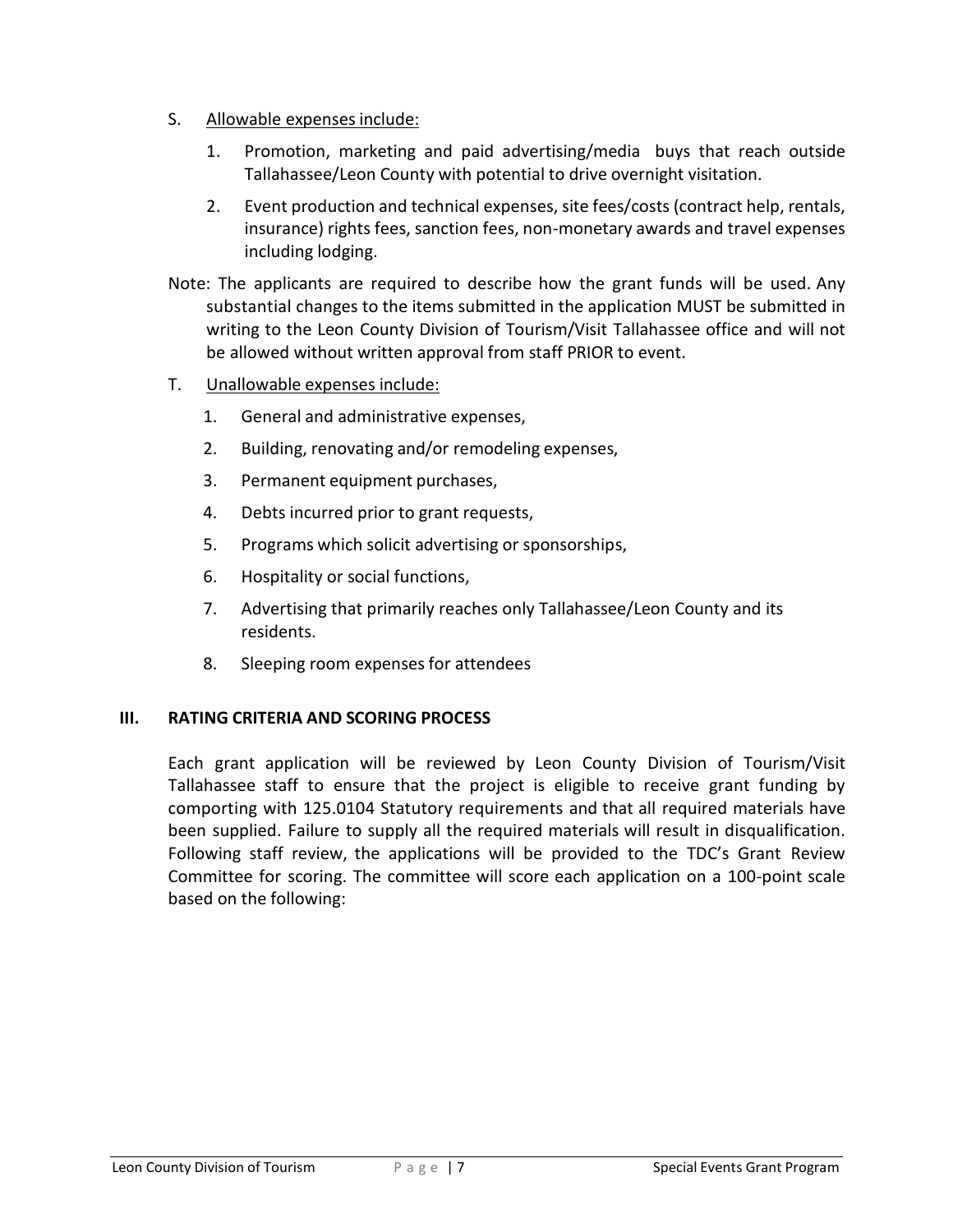

## **Grant Review Score Sheet**

**Name of Event:** 

**Event Date:**

 Special Event Grant Reviewer: \_\_\_\_\_\_\_\_\_\_\_\_\_\_\_\_\_

| <b>Rating Criteria</b>                  |                                                                                                                                                                                                                                                                          |     |  |  |
|-----------------------------------------|--------------------------------------------------------------------------------------------------------------------------------------------------------------------------------------------------------------------------------------------------------------------------|-----|--|--|
| Room Night                              | Event dates coincide with shoulder seasons or periods of low-occupancy<br>and have potential of generating visitation to Tallahassee/Leon County<br>overnight lodging. Event does not occur during peak visitor periods as<br>defined in the grant policies. (30 points) | 30  |  |  |
| <b>Generation and Visitor</b><br>Appeal | Event Proposal includes detailed plan for documenting overnight hotel<br>stays. (15 points)                                                                                                                                                                              | 15  |  |  |
|                                         | Event distinguishes the destination and elevates the appeal of Leon County.<br>$(10$ points)                                                                                                                                                                             | 10  |  |  |
| Description,<br>Sustainability, and     | Event description includes goals for event and a statement of sustainability<br>and growth. (10 points)                                                                                                                                                                  | 10  |  |  |
| <b>Public Health/Safety</b><br>Plan     | Event plan to address public health/safety is included and includes<br>strategies to maintain healthy environments and operation for all event<br>staff and attendees. (10 points)                                                                                       | 10  |  |  |
| <b>Event Funding Need</b><br>and Budget | An appropriate statement of need for funding and a complete budget are<br>included for the event. (10 points)                                                                                                                                                            | 10  |  |  |
| <b>Marketing Plan</b>                   | Marketing Plan strategies for attracting out-of-county visitors are well<br>defined and the overall marketing plan is thorough and realistic. (15 points)                                                                                                                | 15  |  |  |
|                                         | <b>Total possible points:</b>                                                                                                                                                                                                                                            | 100 |  |  |

Anticipated Room Nights: \_\_\_\_\_\_ Funding Amount Requested: \_\_\_\_\_

Reviewer Proposed Amount:

### **Grant Request Funding Level Guidelines**

| <b>Room Nights</b> | <b>Recommended Tourism Special Event</b><br><b>Funding Levels</b> |
|--------------------|-------------------------------------------------------------------|
| Less than 100      | $$0 - 1,499$                                                      |
| $100 - 199$        | $$1,500 - 2,999$                                                  |
| $200 - 499$        | $$3,000 - 5,999$                                                  |
| $500 - 1,000$      | $$6,000 - 9,999$                                                  |
| $1,001 - 1,499$    | $$10,000 - 14,999$                                                |

*Organizations are eligible for funding above \$60,000, however once recommended by the TDC it would require approval by the Leon County Board of County Commissioners.*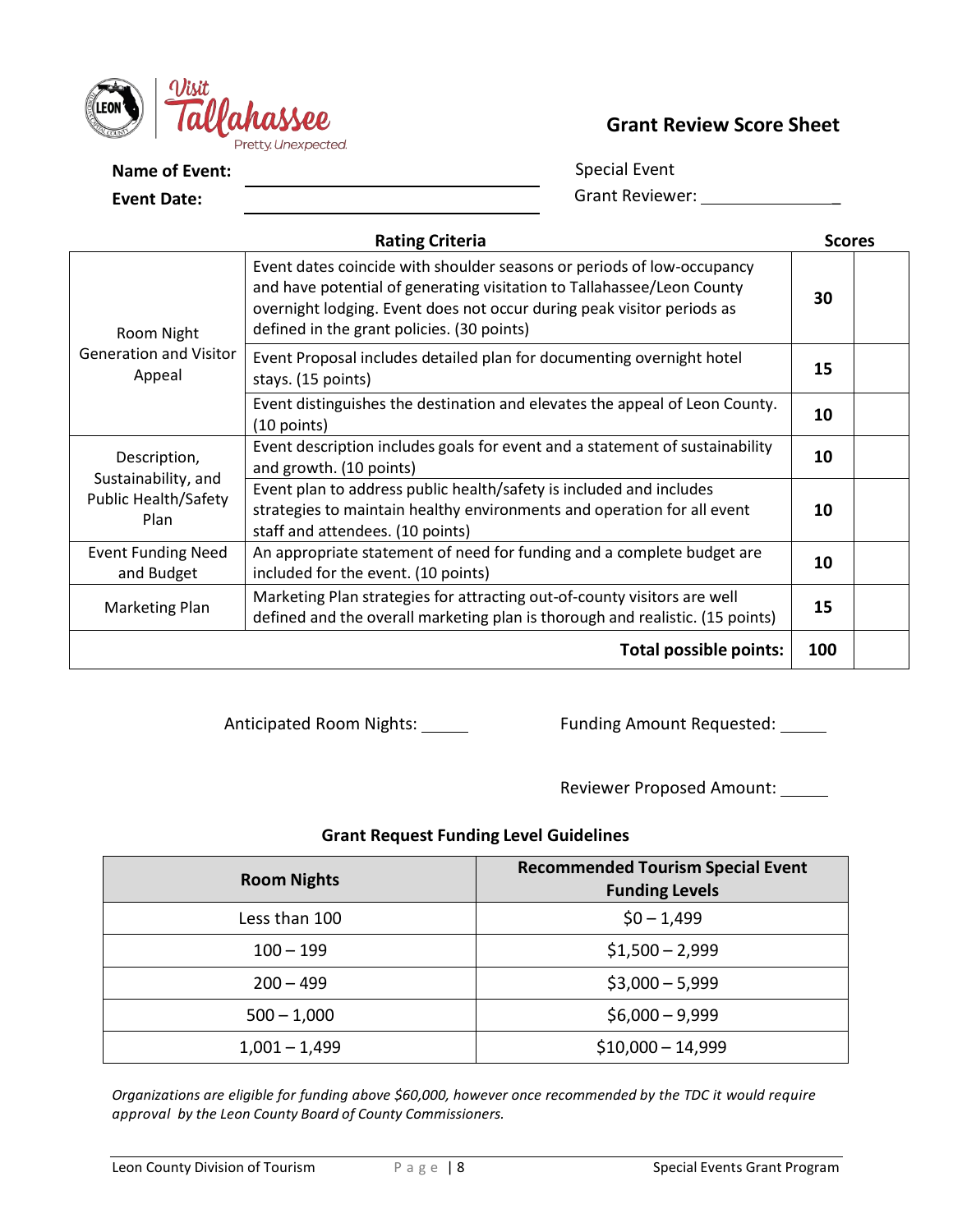#### **IV. FUNDING ELIGIBILITY**

The intent of the Special Event Grant Program is to provide funding assistance for events that attract overnight visitors to Tallahassee/Leon County and create business for the commercial lodging industry, (hotels/motels, condominiums, short-term vacation rentals), as well as restaurants, retail establishments and other tourism related business activities. In addition to being compliant with F.S. 125.0104 the following criteria have been established to be considered for funding:

- A. Each application must include a signed Certification and Compliance page.
- B. Event must take place between October 1 and September 30 of the upcoming fiscal year.
- C. The event must have the potential to bring-out-of-town visitors that use commercial lodging establishmentsin Tallahassee/Leon County.
- D. Applicant must provide a marketing/promotional plan that demonstrates out-ofmarket advertising/promotion to reach potential visitors.
- E. Applicant must provide a detailed event budget.

## **V. GUIDELINES FOR GRANT REQUEST FUNDING LEVELS**

The following table reflects the funding level possible based on the event's estimated number of hotel room nights. **The estimated number of hotel room does not guarantee the level of funding at which the event may be approved. The final funding recommendation will be based on the Review Committee's discretion and the funding available. As an example, if the Grant Review Committee believes the event has overstated the potential room nights, the Committee has the authority to place the application in a lower funding category.**

| <b>Room Nights</b> | <b>Recommended Tourism Special Event</b><br><b>Funding Levels</b> |
|--------------------|-------------------------------------------------------------------|
| Less than 100      | $$0 - $1,499$                                                     |
| $100 - 199$        | $$1,500 - $2,999$                                                 |
| $200 - 499$        | $$3,000 - $5,999$                                                 |
| $500 - 1,000$      | \$6,000 - \$9,999                                                 |
| $1,001 - 1,499$    | \$10,000 - \$14,999                                               |

The following formula will be used to determine the final grant amounts:

- A. The average score of the panel will be determined for each application based on the maximum of 100 points as outlined in the grant review scoresheet on page 8.
- B. Applications scoring above the minimum threshold of 70% will be considered for funding based on the formula outlined below.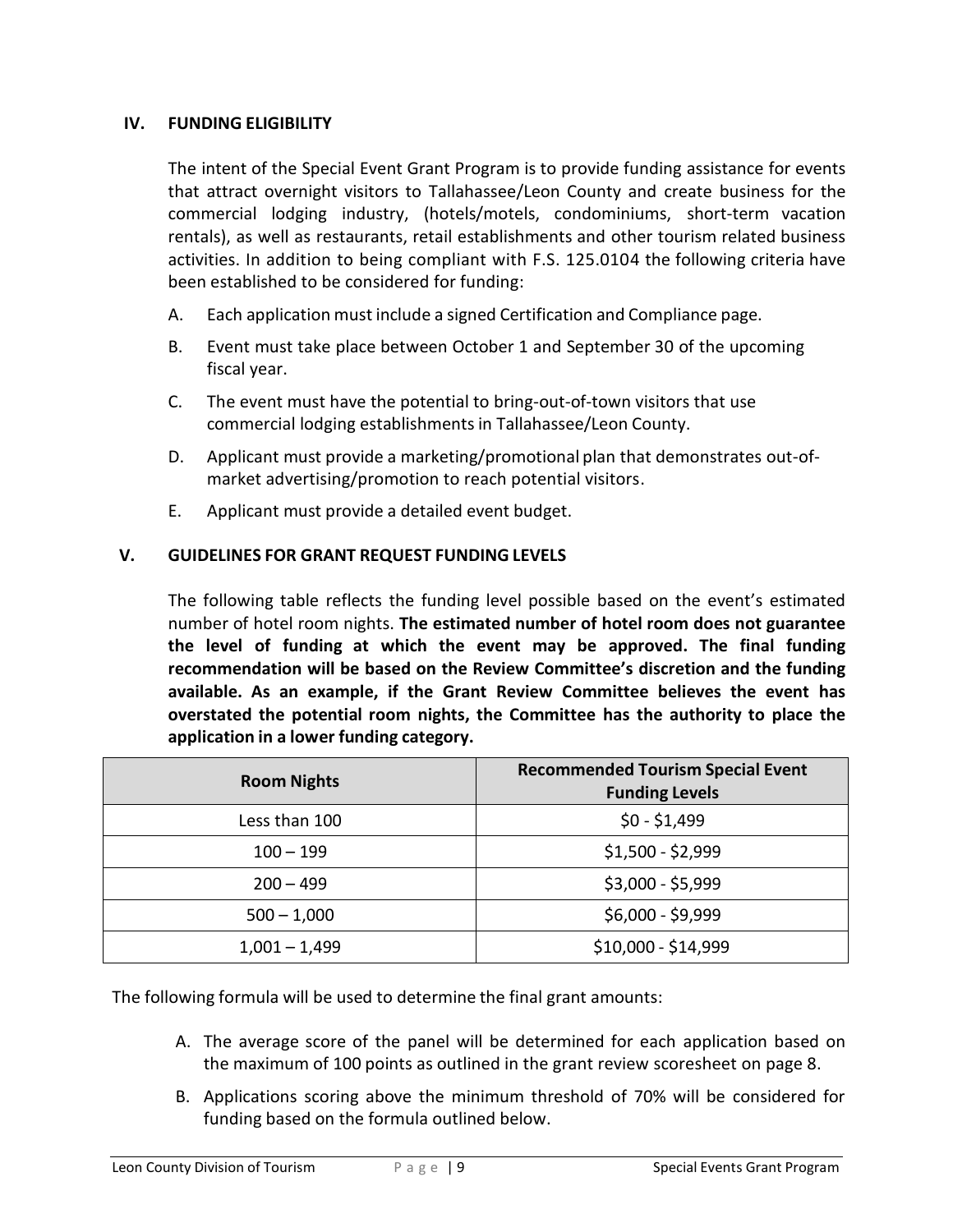- C. The average score for each application will first be converted into a percentage of the 100 maximum points possible. As an example, if Application #1 scored 90, the percentage for Application #1 would be 90%.
- D. The grant requested amount will then be multiplied by the percentage to determine the initial award based on the grant review scoresheet As an example, if Application #1 scored 90% and requested \$5,000, the initial award would be \$4,500.
- E. The same process will be followed for each application and the total initial awards will be totaled.
- F. If the total amount of grant allocations exceeds the total budgeted for all grants, staff will adjust all of the allocations by the same percentage to keep the totals awarded equal to or less than the total available grant funds.
- G. Adjustments may be made if necessary, to reach the total amount in the budget.
- H. The TDC Grant Review Committee reserves the right to adjust the minimum threshold, if necessary, to ensure funding for the highest scoring applications.

### **VI. SPECIAL EVENT ANNUAL GRANT TIMELINE**

**July 14 -** Grant Application Cycle Opens (29-day cycle 7/14/22-8/12/22)

**July -August** – Mandatory Grant Application Workshops

**August 12** – Application cycle closes

**September 8** – Public Meeting of TDC Grant Review Committee

**September** TDC review/approval of grant funding recommendations

**September / October** Award letters and Grant Agreements sent to grantees

### **Applicants are required to attend at least one Grant Application Workshop either in person or online.**

It is strongly encouraged that applicants be in attendance or send a representative to the Grant Review Committee meeting in case there are questions or clarifications.

### **VII. VISITOR TRACKING**

- A. To assess the impact of each event on the Tallahassee/Leon County transient lodging industry, the TDC emphasizes the importance of tracking the number of overnight visitors attending the event.
	- 1. Room block reports from hotels are the preferred method of reporting room data. The information will be used to help track the number of visitors attending the event. Furthermore, this information helps determine the growth of a